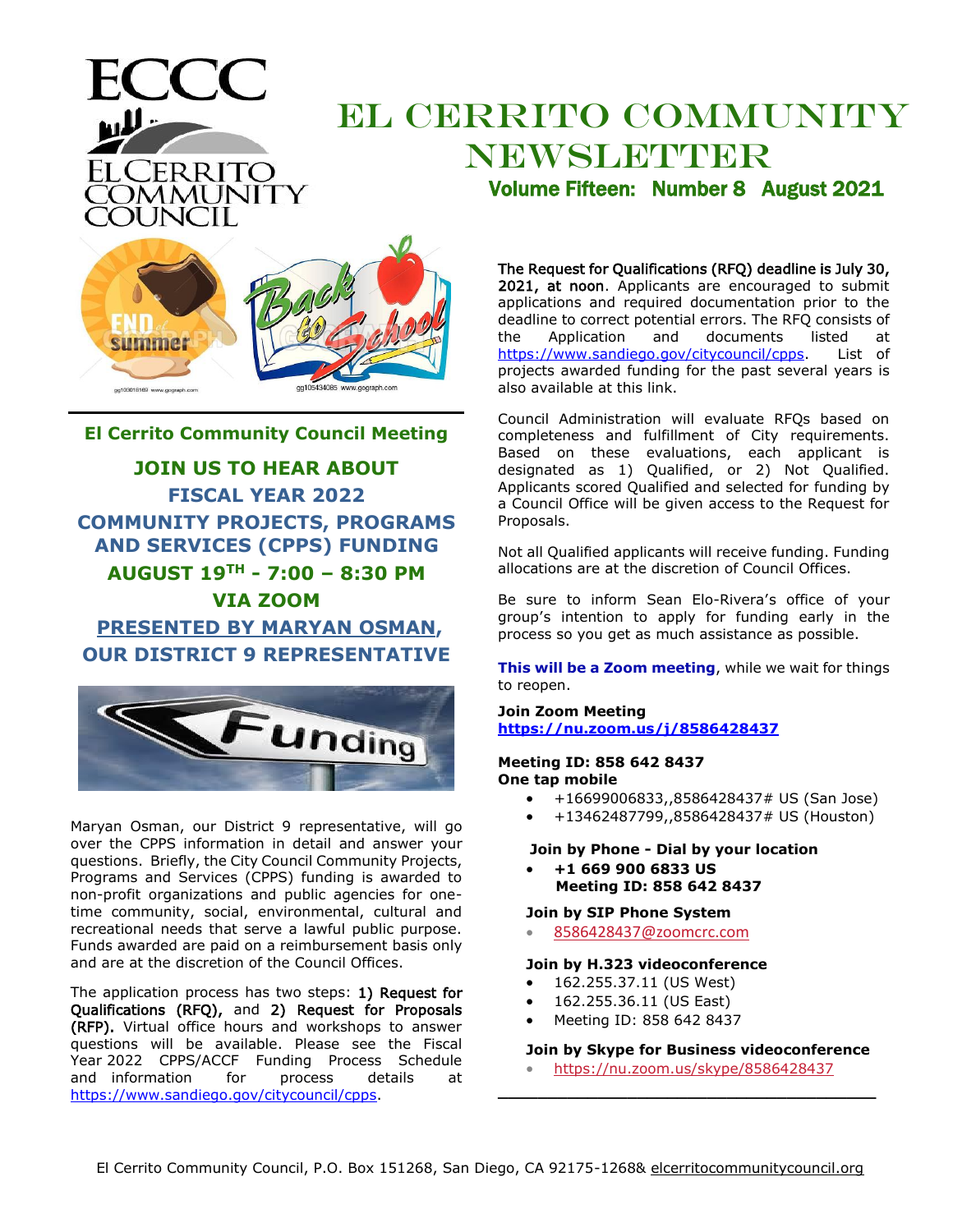# **STAY CURRENT ON NEWS FOR THE SPECIAL RECALL ELECTION SEPTEMBER 14, 2021**



gg65325649 www.gograph.com

The County will have in-person voting locations throughout the County for four days. From Saturday, September 11th through Monday, September 13th the polls will be open from 8 a.m. to 5 p.m.

#### On September 14th, Election Day, the hours will be from 7 a.m. to 8 p.m. at the in-person voting locations and at the Registrar's office.

Ballots are being mailed the week of August 16th for the September 14th Election. All active registered voters in San Diego County will receive a ballot in the mail for the California Gubernatorial Recall Election.

Voters can return their ballot in the mail, or at one of the mail ballot drop-off locations in the County, or by visiting a voting poll. If returning the ballot in the mail no postage is necessary.

If you want to vote in-person, polling places may have changed. Be sure to check the location of your assigned poll listed on your Sample Ballot or look it up.

The recall ballot will have two questions.

1. In the first [part,](https://www.sos.ca.gov/elections/recalls/current-recall-efforts/newsom-recall-faqs) voters have the option to vote "yes" or "no" to the question of whether to remove Governor Gavin Newsom from office.

2. In the second part, voters select a replacement candidate from the candidates list. If more than 50% of voters vote to recall Governor Newsom, then the replacement candidate with the most votes will be elected.

#### **If voting at the polls be sure to take your mail-in ballot with you to turn in for a ballot at the polls.**

Find information on a variety of topics at **[https://www.sdvote.com.](https://www.sdvote.com/)**

**[WHERE'S MY BALLOT](https://www.sdvote.com/content/rov/en/elections/wheres-my-ballot.html)** allows you to track your ballot's trip to the Registrar of Voters.

#### **The US Postal Service recommends you mail your ballot at least 7 days before election day.**

#### **LOCATIONS FOR BALLOT DROP OFF:**

[https://www.sdvote.com/content/dam/rov/shared/elec](https://www.sdvote.com/content/dam/rov/shared/election-info/MBDOLocationsList.pdf) [tion-info/MBDOLocationsList.pdf](https://www.sdvote.com/content/dam/rov/shared/election-info/MBDOLocationsList.pdf)

**In-person voting locations list is available at** [https://www.sdvote.com/content/dam/rov/shared/elec](https://www.sdvote.com/content/dam/rov/shared/election-info/InPersonVotingLocations081021.pdf) [tion-info/InPersonVotingLocations081021.pdf#](https://www.sdvote.com/content/dam/rov/shared/election-info/InPersonVotingLocations081021.pdf)

You can mail your ballot by placing it in any official blue US Postal Service Mailbox or drop it off at any official Ballot Drop Location

The following topics are available here from the San Diego County Recorder's website:

**[Return Your Mail Ballot to a Trusted Source](https://www.sdvote.com/content/rov/en/elections/return-to-trusted-source.html)**

#### **[In-Person Voting Locations](https://www.sdvote.com/content/dam/rov/shared/election-info/InPersonVotingLocations081021.pdf) – List**

**[In-Person Voting Locations](https://gis-portal.sandiegocounty.gov/arcgis/apps/webappviewer/index.html?id=2d812f5c8e1e43bcbda84c01c5d1a098) – Locator Map**

**[Prohibited Activities During Election Process](https://www.sdvote.com/content/dam/rov/en/pdf/ProhibitedActivitiesDuringElectionProcess2021En.pdf)**

**[Important Election Dates](https://www.sdvote.com/content/dam/rov/en/pdf/special-elections-2021/ImportantDates0721V2EN.pdf)**

**[Frequently Asked Questions](https://www.sdvote.com/content/dam/rov/en/pdf/special-elections-2021/202109CaliforniaGubernatorialRecallElectionFAQ_ENG.pdf)**

**[California Gubernatorial Recall Election -](https://www.sos.ca.gov/elections/upcoming-elections/2021-ca-gov-recall/newsom-recall-faqs) [Frequently Asked Questions](https://www.sos.ca.gov/elections/upcoming-elections/2021-ca-gov-recall/newsom-recall-faqs)**

**[Know the Facts About the Upcoming Election](https://www.sdvote.com/content/dam/rov/en/pdf/special-elections-2021/KnowTheFactsEn0721.pdf)**

#### **[Be Vote Ready Outreach Flyer](https://www.sdvote.com/content/dam/rov/en/pdf/special-elections-2021/BeVoteReady0721En.pdf)**

*Questions – please call (858) 565-5800.*



**\_\_\_\_\_\_\_\_\_\_\_\_\_\_\_\_\_\_\_\_\_\_\_\_\_\_\_\_\_\_\_\_**

# **MESSAGE FROM Jim Schneider Executive Director [College Area Business District](http://collegeareabid.com/)**

Hello All: I am inviting you to attend a couple of Grand Opening Celebrations in the College Area Business District.

We are proud to have these businesses "Locate Here" and invest in our neighborhood. We want to welcome them with a little fanfare. We are co-hosting these events with the new businesses to introduce them to the neighborhood with the additional support from other College Area businesses.

Help up welcome them to their new locations. Here are links to the events on Facebook:

**Thursday, August 26, 2021, from 5:30-7:00pm: [The Cravory Grand Opening](https://fb.me/e/1MdCbJR8I) (Gourmet Cookies)** 6526 El Cajon Boulevard, San Diego CA 92115

#### **Saturday, August 28, 2021, from 1:00–5:00pm: [Culture Hair Collective Grand Opening](https://fb.me/e/UbnJCiiU)**

6663 El Cajon Blvd, Suite R, San Diego, CA 92115 I hope you can attend and invite others!

Thank you. Jim Schneider | Executive Director

[College Area Business District](http://collegeareasd.com/) | 4704 College Avenue | San Diego, CA 92115 E [jim@collegeareasd.com](mailto:jim@collegeareasd.com) T 619.582.1093 C 858.210.2934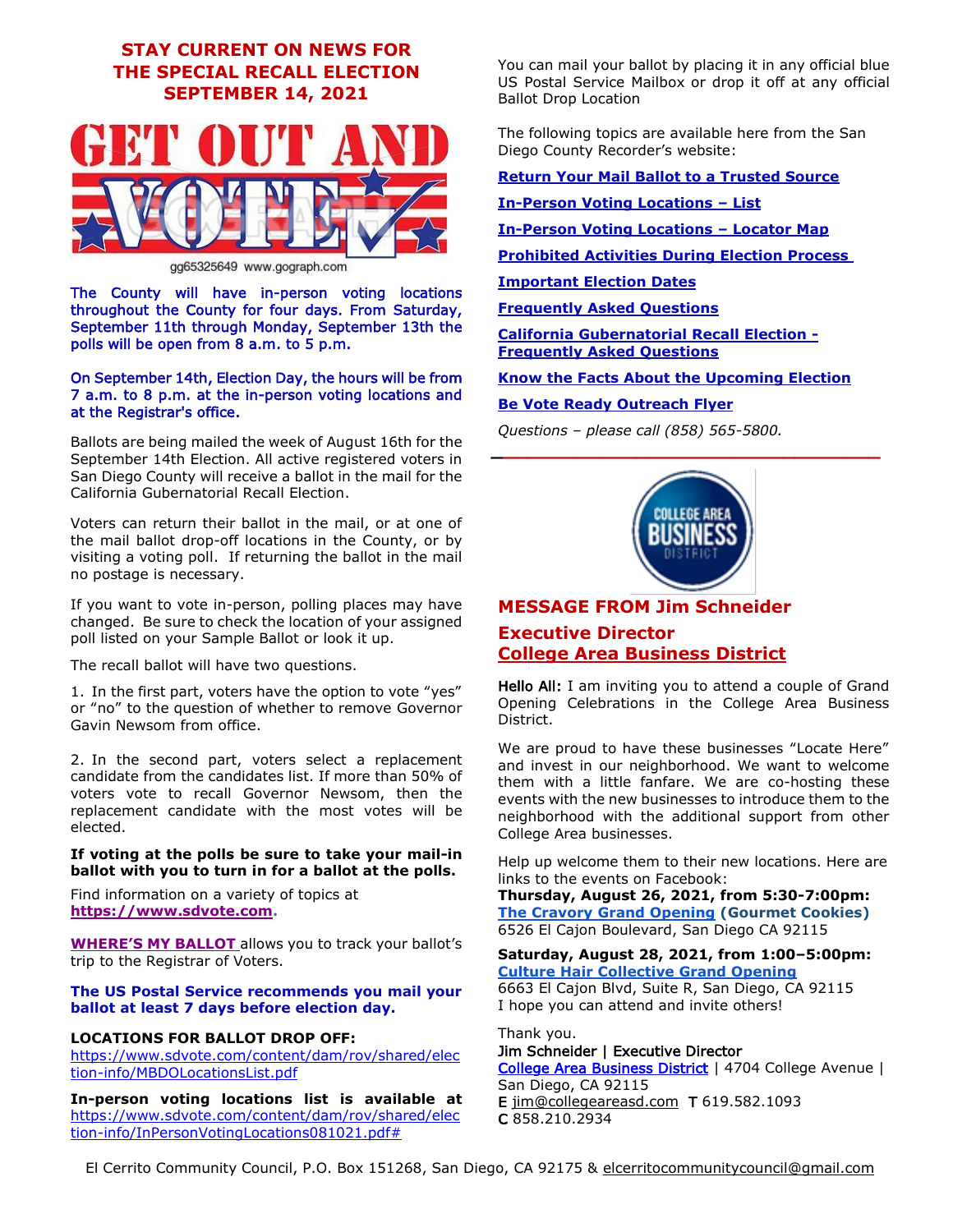

gg57764227 www.gograph.com

### **BE PREPARED FOR ANY EMERGENCY**

It is that time of year to review your emergency plans and be sure you are prepared for survival.

Following are lists of things to do, to know and plans to make from some of the experts:

#### **Register your cell phone and email for emergency notifications with AlertSanDiego.org.**

Establish an out-of-state phone contact to help reach separated family members.

Know how & where to shut off utilities: Gas valve & wrench\* Water valve Circuit breaker \*Do not shut off gas unless you believe a leak exists! Listen and smell for gas.

Prevent potential hazards. Secure tall/heavy furniture & electronics Place latches on cabinet doors Use flexible connections for gas appliances

Protect around your home with defensible space and fire-resistant plants and landscaping.

Make your house fire resistant. Safeguard roof, walls, chimneys, decks, and fences.

Inspect your home for evacuation routes and potential hazards.

Make a video/list of all possessions in your home, with the make, model, and identification number of valuable items.

Review your insurance coverage. Make sure you are adequately covered to replace your home, personal property, and landscaping.

Check your smoke and carbon monoxide detectors every month, replace batteries as necessary. Keep a battery-operated radio, with extra batteries, in your home to stay informed.

Store your home's disaster supply kit in an accessible location.

Take the supply kit with you if you evacuate.

Create a family disaster plan and on a yearly basis: Review it; Update it; and Practice it with all family members.

Store coloring books, a deck of cards, board games or other items to keep family members entertained.

Learn the disaster policies of schools and care programs in which you have children and dependents.

Learn with your family about local hazards, and how to prepare for them.

Learn how and when to operate a fire extinguisher.

Keep the fuel tank in your vehicle at least half full at all times.

Know where to get information and assistance during and after a disaster.

Make duplicates of, and consider storing offsite: Medical prescriptions Insurance papers Other important documents

Create, and every 6 months inspect, your Emergency Supply Kit to include: 3-7 days of food & water for each family member A full set of clothing, including shoes and sock for each family member Current medications Battery-powered radio + flashlight Working batteries Pet supplies

Keep a pair of walking shoes and socks in your car, at work and somewhere handy in the home.

#### **The County of San Diego has more disaster preparedness information at:**

[https://www.readysandiego.org/content/oesready/en](https://www.readysandiego.org/content/oesready/en-us/family.html)[us/family.html](https://www.readysandiego.org/content/oesready/en-us/family.html)

#### Emergency Disaster Plan Booklet:

[https://www.readysandiego.org/content/dam/oesread](https://www.readysandiego.org/content/dam/oesready/en/Resources/OES%20My%20Disaster%20Plan_ENGLISH.pdf) [y/en/Resources/OES%20My%20Disaster%20Plan\\_ENG](https://www.readysandiego.org/content/dam/oesready/en/Resources/OES%20My%20Disaster%20Plan_ENGLISH.pdf) [LISH.pdf](https://www.readysandiego.org/content/dam/oesready/en/Resources/OES%20My%20Disaster%20Plan_ENGLISH.pdf)

Recommended Supplies Checklist:

[https://www.readysandiego.org/content/dam/oesread](https://www.readysandiego.org/content/dam/oesready/en/Resources/checklist_1.pdf) [y/en/Resources/checklist\\_1.pdf](https://www.readysandiego.org/content/dam/oesready/en/Resources/checklist_1.pdf) **\_\_\_\_\_\_\_\_\_\_\_\_\_\_\_\_\_\_\_\_\_\_\_\_\_\_\_\_\_\_\_\_\_\_\_\_\_\_\_**

## **DAYS TO CELEBRATE IN AUGUST**

| <b>AUGUST 19: NATIONAL AVIATION DAY</b> |
|-----------------------------------------|
| AUGUST 21: NATIONAL POET'S DAY          |
| AUGUST 21: NATIONAL SENIOR CITIZENS DAY |
| AUGUST 22: NATIONAL TOOTH FAIRY DAY     |
| <b>AUGUST 26: WOMEN'S EOUALITY DAY</b>  |
| AUGUST 28: NATIONAL BOW TIE DAY         |
| AUGUST 31: NATIONAL TRAIL MIX DAY       |

El Cerrito Community Council, P.O. Box 151268, San Diego, CA 92175-1268 & elcerritocommunitycouncil.org